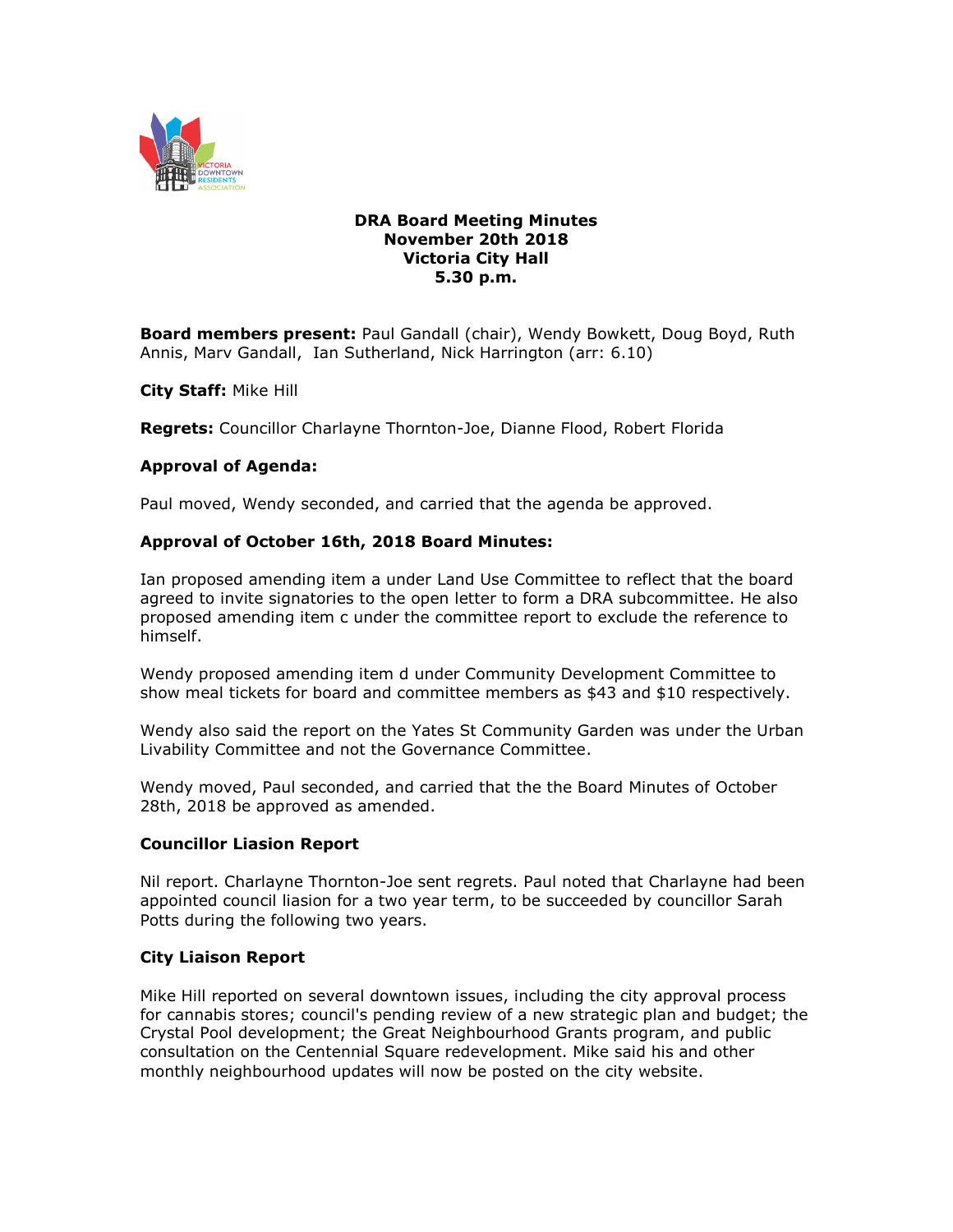There was discussion of the approval process for cannabis stores. It was agreed that Ian would raise the rezoning issue at the next city-wide CALUC meeting. Mike offered to provide Ian with background material regarding the issue.

Mike agreed to Ruth's requested that the Humboldt neighbourhood committee be consulted about the grant application for the Humboldt Pocket Plaza. It was noted that the DRA's Yates St. Garden committee had reduced its grant application from \$5000 to \$3000.

Ian said there had been no response from city staff to his query concerning its offer to consult with the DRA about the Centennial Square redevelopment. Mike offered to follow up.

# **A. Standing Committee Reports**

# **Land Use Committee**

Ian reported.

a) Interim Inclusive Housing and Bonus Density Policy - There was discussion of the policy adopted by council on November 8th. Ian said the CALUC's had been promised consultation about the policy prior to its being adopted, not subsequently. The council has formed a new working group comprised of representatives of housing societies, neighbourhood associations, developers, and other interested parties to report back to it prior to final adoption of the policy at the end of the first quarter, 2019. Ian expressed the view that the policy, as currently presented, would result in the withdrawal of investment in the downtown core by developers.

b) Proximity rules for pot shops - Ian said there are suggestions on council to eliminate the proximity rule for pot shops, currently set at 400 metres. He expressed concern that illegal operators now operating within the existing zone boundries would block legitimate operators applying to enter the market, and that the zoning proximity rules should be extended to take this into account.

# **Community Development Committee**

Wendy reported.

a) Christmas Cocktails – The event is being held on Tuesday December 18th at 6PM at Zambris. 50% of the tickets have been sold.

b) Get Downtown YYJ – The last event at The Flying Pig was a success.

c) VicMatters TRC – Wendy and Charlyane will meet before presenting ideas to the committee and the board.

d) Government St. pedestrian mall - Nick said he had not yet had the opportunity to consult with Stephanie Rathwell on the DRA's participation, but would follow up.

e) Amanda MacDonald - Wendy acknowledged Amanda's strong contributions to the work of the committee and the DRA. Amanda is moving out of the downtown core and will no longer be participating on the committee.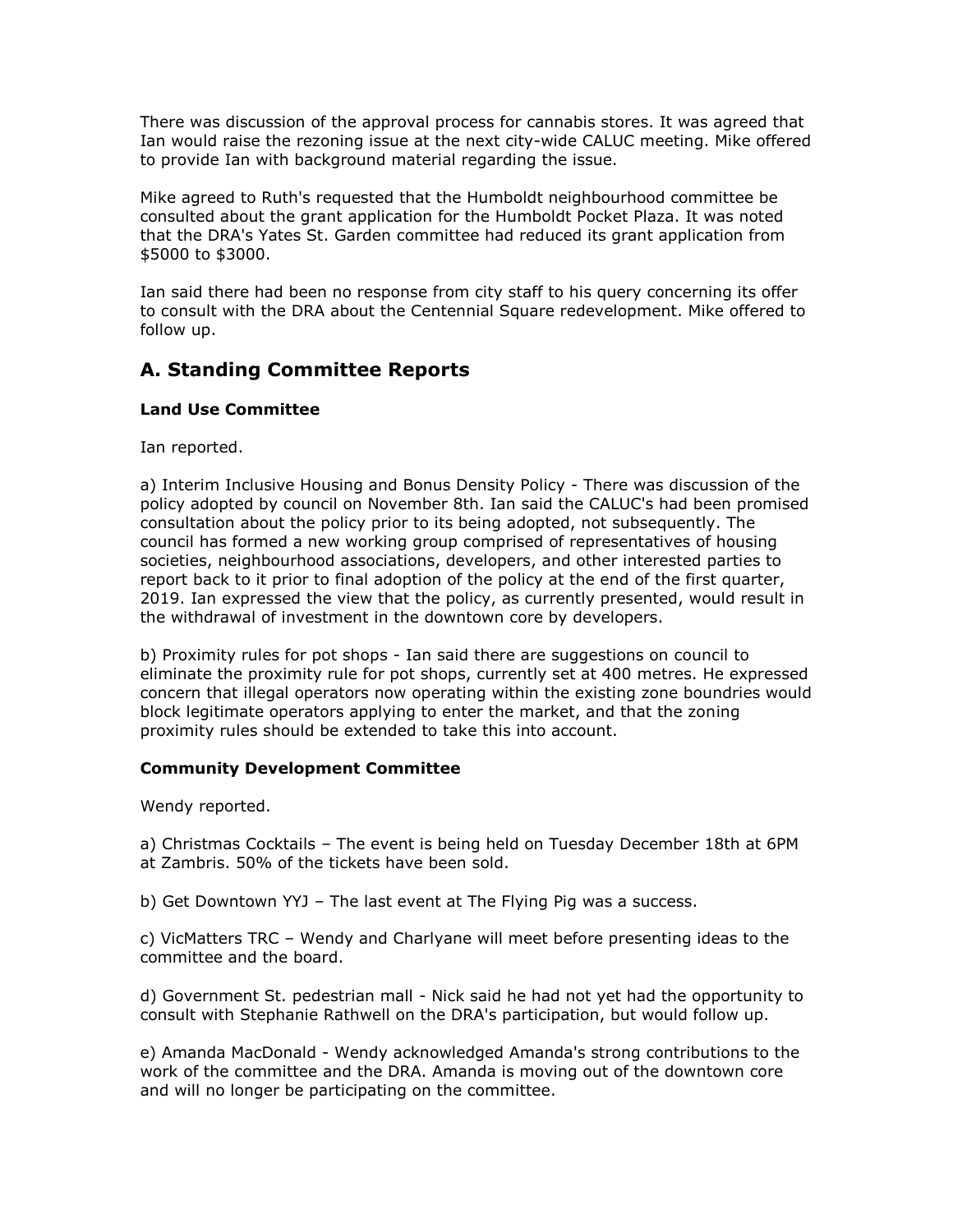### **Governance Committee**

Wendy reported.

a) Policy book - There was extensive discussion about the changes proposed by the governance committee to the policy book. The proposed revisions were to policies 1, 2, 5, 6, 10, 12, 13, qnd 14. Following discussion, Wendy agreed to incorporate the amendments in a new spreadsheet to be circulated by email to the board for final approval.

# **B. Ad Hoc Committee Reports**

## **Membership Committee**

Nil report.

# **Communications Committee**

Doug reported that he, Dianne, and Marv met on October 30th. They favour reviving the newsletter, perhaps in a simpler format than was previously used. Doug also said he would be circulating the Strata contacts list to the board in order to update it prior to adding it the to the DRA email list used to inform contacts of upcoming events.

## **Budget Committee**

Nil report

# **C. External Committee Reports**

# **Victoria Community Association Network**

Paul reported that he chaired a meeting of the VCAN committee charged with developing the terms of reference for the organization and that the process was continuing.

# **900 Block Pandora Good Neighbours Association**

Nil report.

### **Late Night Action Committee**

Nil report.

# **D. Business Arising from Minutes**

### **Truth and Reconciliation grant**